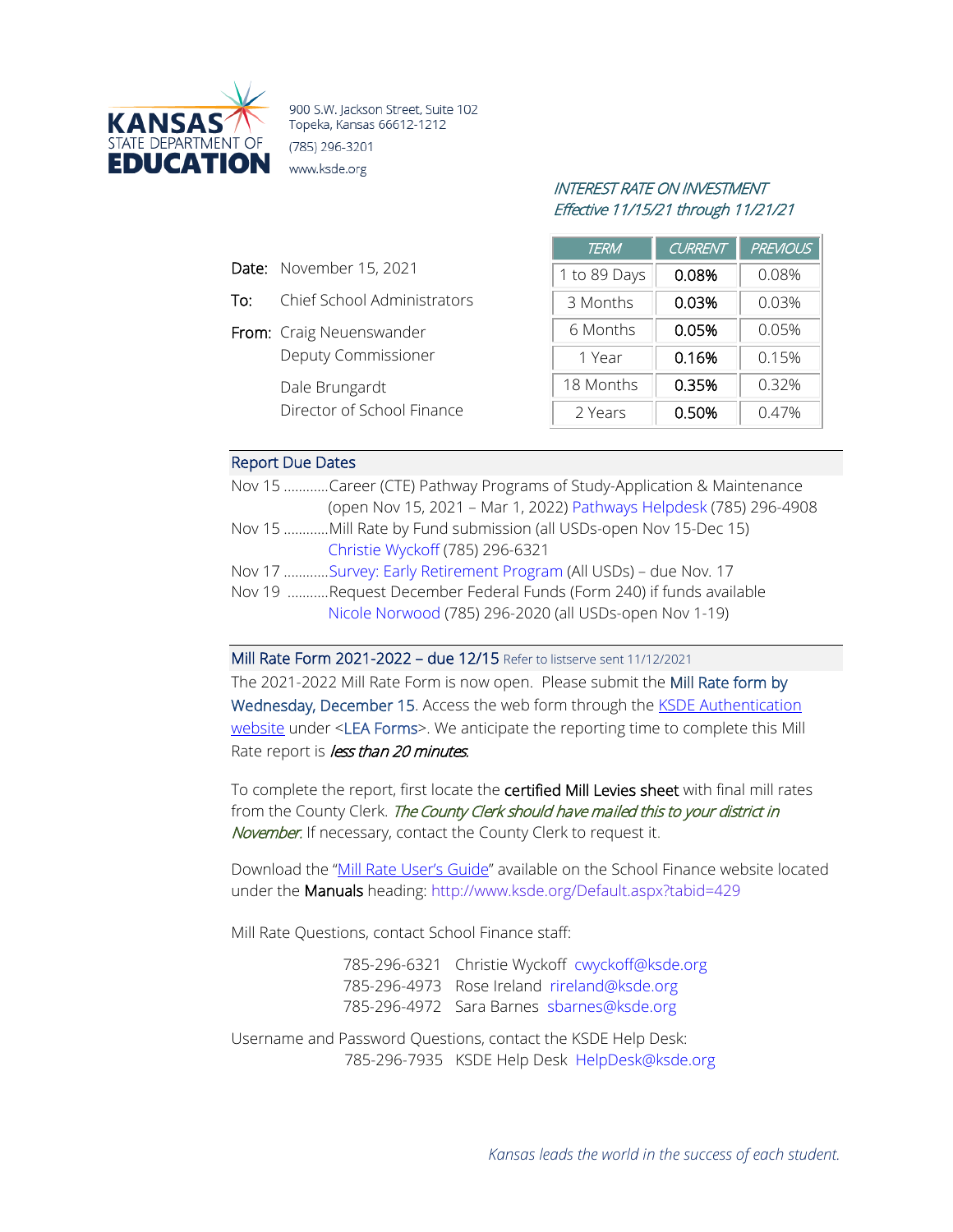#### Reminder – Early Retirement Survey due Nov 17

We are required to provide early retirement survey data to the Legislative Joint Committee on Pensions, Investments and Benefits for their review. We would appreciate a response from all unified school districts by returning this survey to our office by Tuesday, November 17.

Instructions and the survey form can be downloaded on the School Finance homepage. Link: [Survey: Early Retirement Program](https://www.ksde.org/Agency/Fiscal-and-Administrative-Services/School-Finance/Whats-New)

Thank you for your assistance. If you have questions, please contact our office; at (785) 296-3872.

#### *Interlocals and Service Centers may disregard.*

### KDHE Grant Opportunity

The Kansas Department of Health and Environment is offering grants to purchase products made from recycled waste tires. Playground surfacing, picnic tables, and park benches are a few examples of the eligible projects.



The application period runs from November 15, 2021 – January 15, 2022. The effective date of the funded grants will be May 1, 2022. Applications and guidelines will be available November 15 at [https://www.kdheks.gov/waste/forms\\_grants.html](https://gcc01.safelinks.protection.outlook.com/?url=https%3A%2F%2Fwww.kdheks.gov%2Fwaste%2Fforms_grants.html&data=04%7C01%7Cjessica.ruiz%40ks.gov%7C0bc5bdbc67044523253508d87b814f0f%7Cdcae8101c92d480cbc43c6761ccccc5a%7C0%7C1%7C637395142611575125%7CUnknown%7CTWFpbGZsb3d8eyJWIjoiMC4wLjAwMDAiLCJQIjoiV2luMzIiLCJBTiI6Ik1haWwiLCJXVCI6Mn0%3D%7C1000&sdata=r70Gvkp4%2BuGTHqeSnG5bkldF6dbvtp5rPx2v0xBNJ1A%3D&reserved=0)

Questions about the grant may be directed to Jessica Ruiz at KDHE, [Jessica.ruiz@ks.gov.](mailto:Jessica.ruiz@ks.gov)

## ACT information required to be posted on school districts website

The provisions of 2021 House Bill 2134 require the posting of ACT information on the school districts website. The district shall annually publish on their websites the times, dates and locations of the pre-ACT college entrance exam, the ACT college entrance exam and the ACT WorkKeys assessments that are offered in Kansas and information for students on how to register for such exams or assessments.

Please verify that all required documents have been posted on your school district's website for the 2021-2022 school year. A list of these documents was included in the June 2021 USD budget workshop packet. Follow this link to open: [USD Documents](https://www.ksde.org/Portals/0/School%20Finance/budget/Online%20Budget%20Packet/post%20to%20USD%20website.pdf?ver=2019-08-15-133932-567)  [required to be posted online to school district or building websites](https://www.ksde.org/Portals/0/School%20Finance/budget/Online%20Budget%20Packet/post%20to%20USD%20website.pdf?ver=2019-08-15-133932-567)

#### Education Summaries booklet updated

The Selected House & Senate Education Summaries booklet was distributed at USD Budget Workshops in June. An official summary of House Bill 2134 was not available at that time, so we added a brief overview of this education bill passed during the final days of the 2021 session. The Kansas Legislative Research Department has since completed their summary and the revised publication is available on the School [Finance homepage](https://www.ksde.org/Agency/Fiscal-and-Administrative-Services/School-Finance/Legislation) > Select: 2021 Selected House and Senate Summaries



The official summary for HB 2134 added nine pages to the booklet. It may be worth your time to read through it and possibly print a new booklet.